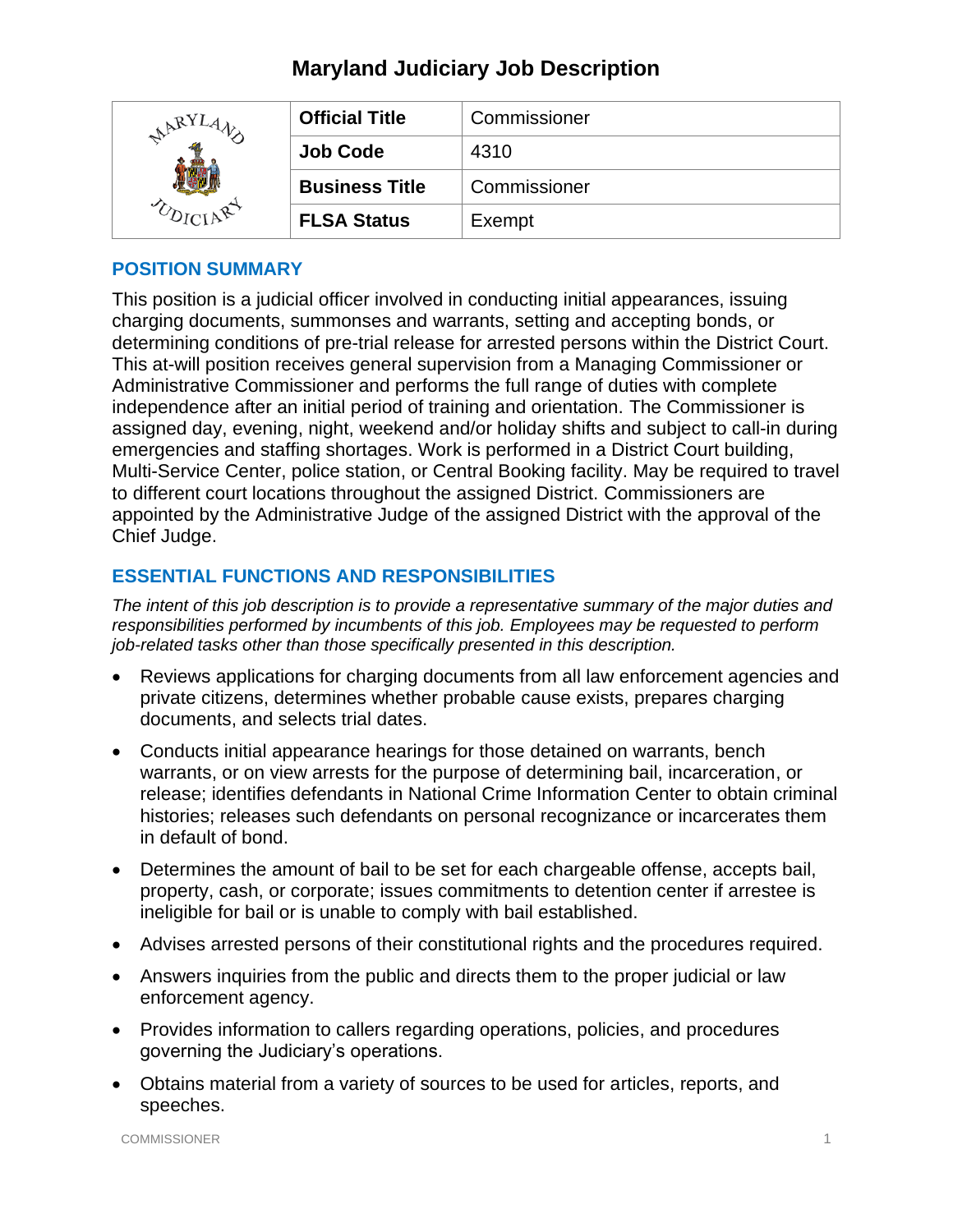# **Maryland Judiciary Job Description**

- Maintains important and confidential records, schedules, expense accounts, and office supplies.
- Reads reports and summarizes information to facilitate the supervisor's review.
- Opens, sorts, reads, and distributes incoming correspondence.
- May provide guidance and informal training to newly hired Commissioners.

## **MINIMUM QUALIFICATIONS**

#### **Education and Experience**

• Bachelor's Degree from an accredited college or university.

#### **Note:**

- Commissioners must reside in the county or a contiguous county where employed (a Contiguous County is any Maryland County that is connected by land but includes roads and/or bridges). Note: *Baltimore City residents are only eligible for consideration with Baltimore City District Court.*
- Employees in this classification may be assigned duties which require the operation of a motor vehicle. Employees assigned such duties may be required to possess a motor vehicle operator's license valid in the State of Maryland.

# **KNOWLEDGE, SKILLS, AND ABILITIES**

#### **Knowledge of:**

- Standard legal forms and other documents used in the Judiciary.
- General office practices, procedures, and equipment.
- Job related terminology, codes, comments, notations, orders, policies, procedures, rules, regulations, and laws.

#### **Skill in:**

- Managing priorities to meet critical deadlines while multitasking.
- Customer service and handling problems tactfully and patiently.
- Interpersonal communication and relations.
- Accuracy and attention to detail.
- Analyzing information, problems, situations, practices, and procedures.
- Active listening, empathy, problem solving, and communication.

## **Ability to:**

- Acquire knowledge of Maryland Judiciary procedures, rules, practices, regulations, and jurisdictional courts.
- Learn and apply job-related terminology, policies, procedures, regulations, and laws to define problems, collect data, establish facts, record data, appropriately complete forms, and provide information to customers.